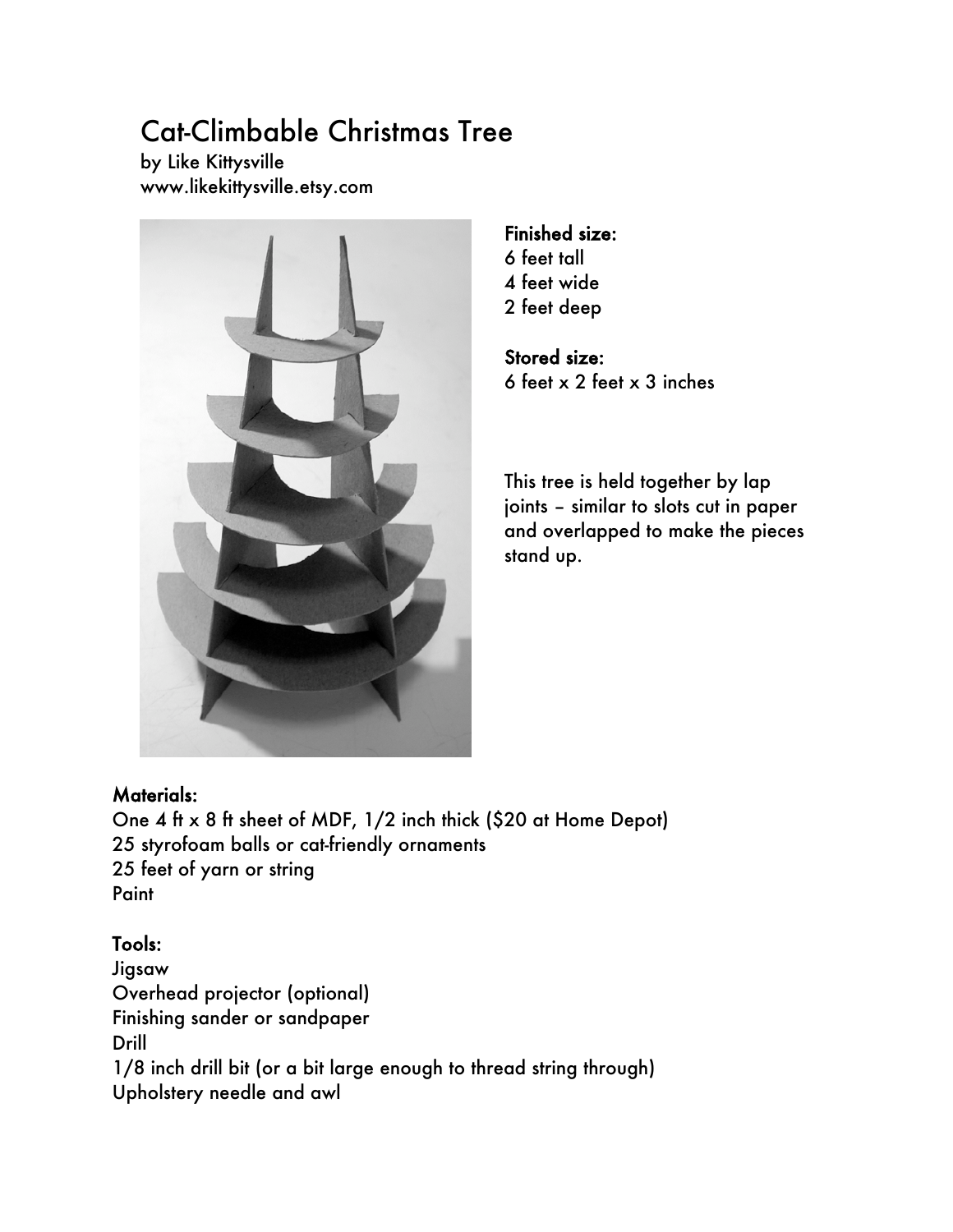

# Radius of semicircles:

shelf 1 outer: 24 inches inner: 13.5 inches

shelf 2 outer: 20.5 inches inner: 10 inches

shelf 3 outer: 17 inches inner: 8 inches

shelf 4 outer: 13.5 inches inner: 6 inches

shelf 5 outer: 10 inches inner: 4 inches

Leg height: 6 feet

Leg width at floor: 2 feet

Distance between shelves: 1 foot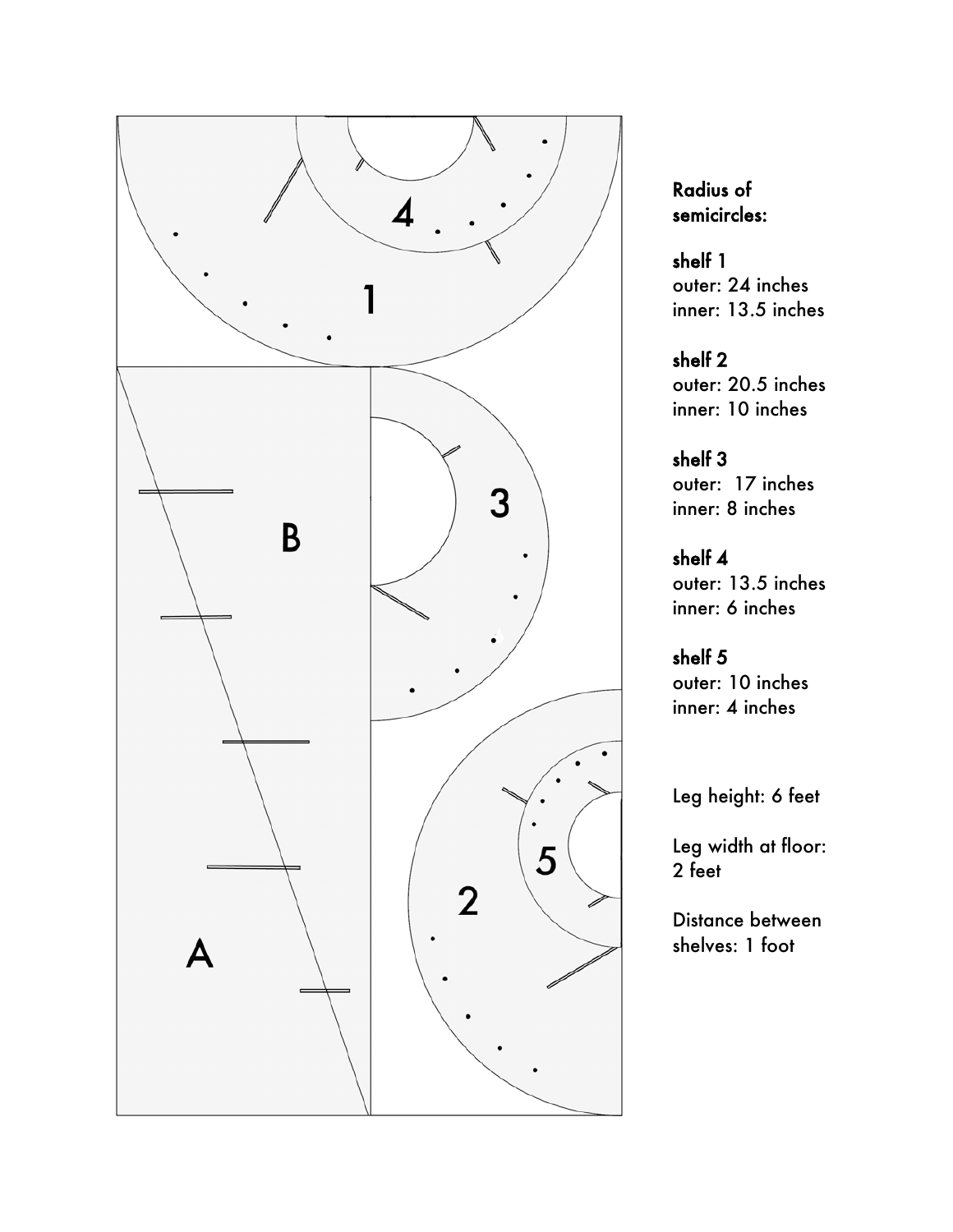### Instructions:

1. Print the above pattern layout for cutting the MDF. If you have an overhead projector, print the pattern onto transparency paper and trace the projected image onto the MDF sheet. Or you can draft the pattern shapes manually onto the MDF using these measurements and sketches.



enough for the scrap to pass through smoothly, but not so wide that the scrap can wobble loosely. Paint will add to the tightness of the joint, so if you plan to paint the MDF before assembling it, make the slots a tiny bit wider.

- 3. Drill holes for the strings/yarn 5 holes per shelf, as shown on the pattern. Try pulling the strings through and knotting them to make sure the holes are the right size.
- 4. Smooth the cut edges of the MDF with a finishing sander or sandpaper, but don't sand inside the slots of the lap joints.